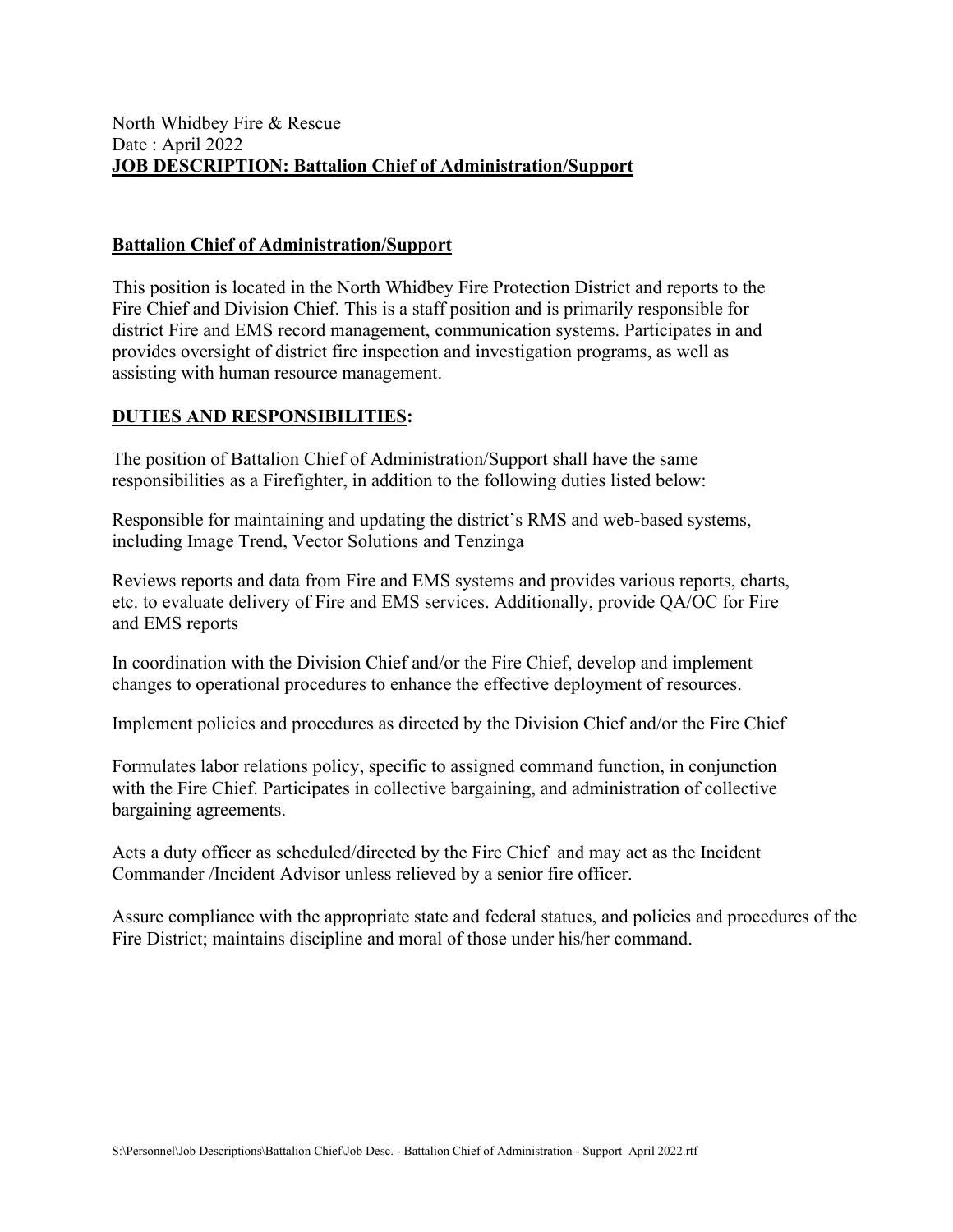### North Whidbey Fire & Rescue Date : April 2022 **JOB DESCRIPTION: Battalion Chief of Administration/Support**

Provides oversight of the district's Fire and EMS training program to ensure effective program delivery consistent with OTEP, recertification and mandatory requirements

Attend conferences, schools, and various meetings to keep abreast of new and emerging tactical operations and training, as well as emerging technology and best practices.

Project an image of professionalism through appearance, cooperation, compatibility, punctuality, and enthusiasm.

# **MINIMUM POSITION REQUIREMENTS**

#### **Certifications**

- Fire Officer I ⅈ (Fire Officer III is desired)
- State of Washington EMT or reciprocity eligible
- EVIP

### **Other**

- Washington State Driver's License or eligible
- Associate degree in Fire, Emergency Services, or related field
- Proficient in the following programs:
	- Microsoft Office Suite

*The District may, at their discretion, consider a combination of education, training and experience in lieu of an associate's degree, as a minimum requirement* 

### **PREFERRED POSITION QUALIFICATIONS**

#### **Certifications**

- Fire Instructor
- Fire Officer III
- IAAI Fire Investigator
- NFPA Fire Inspector I
- Blue Card IC

#### **Other**

- Executive Fire Officer (NFA)
- Bachelor's degree in Fire, Emergency Services, or related field

*The District may, at their discretion, consider a combination of education (AA or AS), training and experience in lieu of a bachelor's degree, as a preferred qualification*